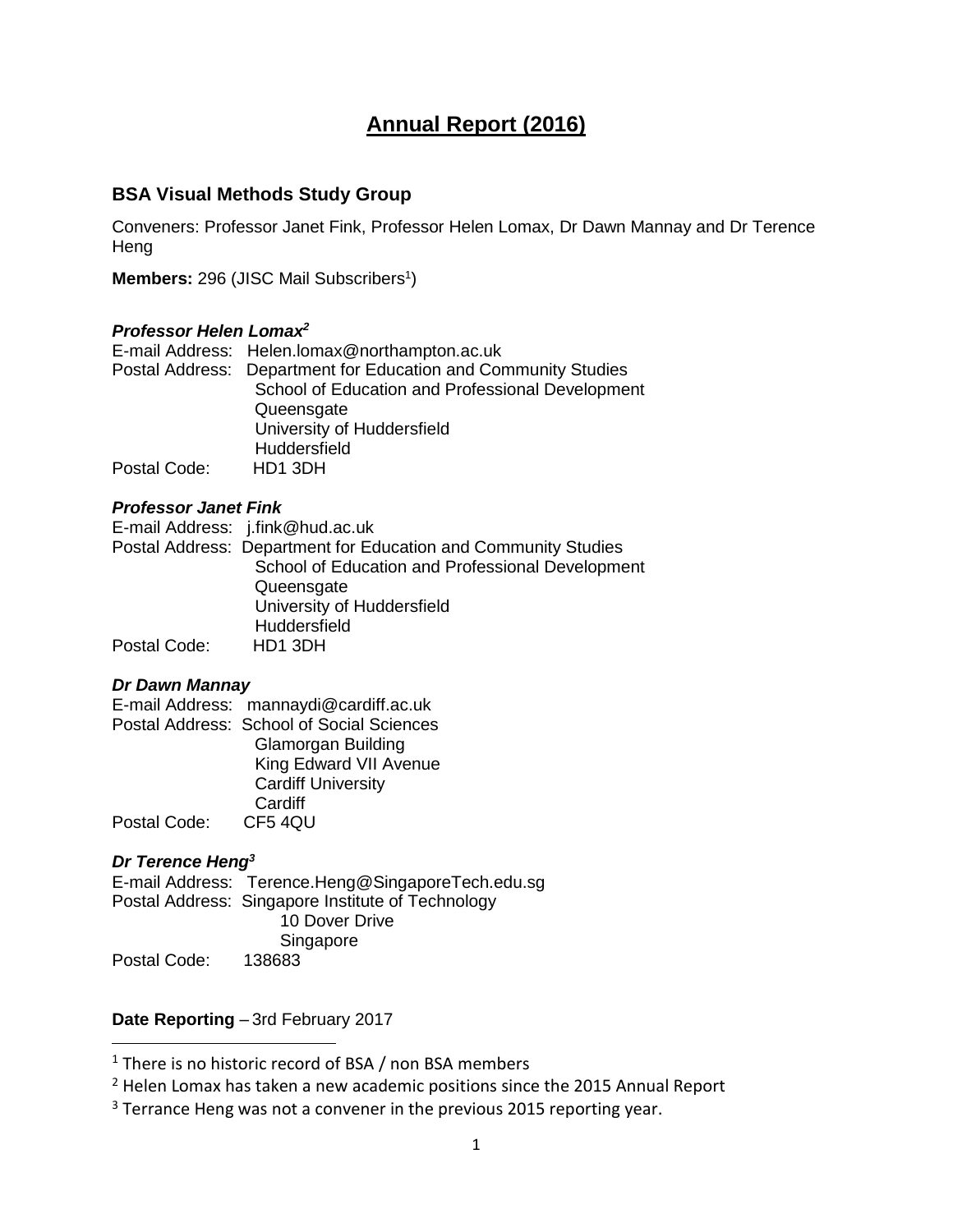# **Date Group Passed to new conveners** – October 2014

### **Account Balance on transference** - £49.15

### **Aims of Study Group**

- To provide an organizational context in which to bring together academics and researchers from a number of areas within sociology who have an interest in the visual;
- To provide a forum to allow for the critical development, building and elaboration of visual sociological theorizing and related discourses;
- To develop new and refine existing visual sociological methodologies;
- To develop professional practice protocols for the ethics of visual sociological research;
- To create a context in which professional networking and constructive interdisciplinary communication can take place;
- To seek a professional interaction with the International Visual Sociology Association (IVSA); its intellectual explorations and its established hub for visual sociologists.

# **Relevant Current Events**

Helen Lomax is Co-I for 'Advancing Image-Elicitation Methods in the Social Sciences' (ESRC grant no. ES/M005941/1) [http://www.open.ac.uk/students/research/aiem.](http://www.open.ac.uk/students/research/aiem) The project is funded for a period of 3 years (2014-17), funding commenced in October 2014. The funding is for the training of doctoral and early career researchers through the development and delivery of three online methods training modules on advanced aspects of visual research methods: imageelicitation. The overall objective is to advance the quality of the use of IEMs among UK researchers. It will achieve this by focusing in-depth on three areas currently underdeveloped in the provision of research training about IEMs. It will produce and deliver three online modules, each of which addresses one of those areas. Each module will develop advanced understanding by bringing those methods into dialogue with other literatures and practices, in a structured online environment facilitated by an expert tutor. The three modules are:

- 1. Using image-elicitation methods when working with vulnerable participants
- 2. 'You will participate': complicating the rhetoric of participation
- 3. The future of image-elicitation methods

Each of these modules has their own, specific objectives and learning outcomes. Each module also delivers skills in online, synchronous and asynchronous, collaborative learning. Modules 1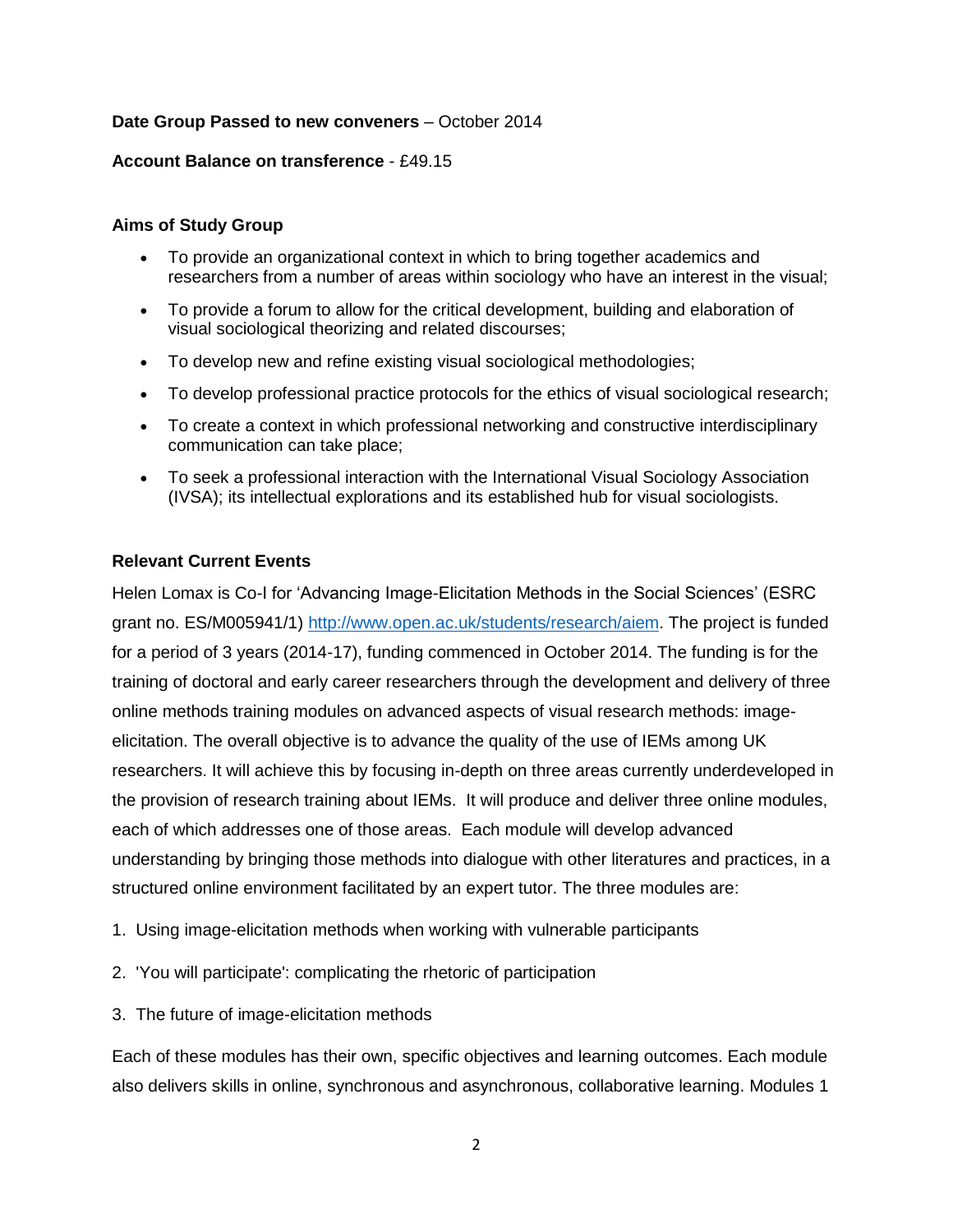and 2 and 3 were fully subscribed and were delivered by Helen Lomax (Feb-March 2015; January 2016; January 2017) to 56 international postgraduate and early career researchers working within sociology and the social sciences.

# **Relevant Events Held in 2016**

# HUDCRES (Huddersfield Centre for Research in Education and Society, University of Huddersfield, 4 - 10<sup>th</sup> February 2016

# Title: *Portraits of School Life exhibition*

# Organiser: Janet Fink

Abstract: This exhibition was the result of a collaboration between Janet Fink (HUDCRES) and Savile Park Primary School, Halifax and Meltham Moor Junior School, Holmfirth. In their classrooms and during visits to the University, Year 3 children portrayed different aspects of school life – from how they get to school to their favourite areas of the playground. Photographs, emotion maps and drawings give some unexpected insights into what school is like for seven to eight year olds – and these are contrasted with the children's experiences of being a school child in the Tolson Museum's Victorian classroom and images from the 1930s. <http://heritagequay.org/events/portraits-of-school-life-an-exhibition/>

# Childhood and Youth Research Group, Cardiff University, 10<sup>th</sup> February 2016

# Title: *Understanding the educational experiences and opinions, attainment, achievement and aspirations of looked after children in Wales*

# Presenters – Dawn Mannay and Sophie Hallett

Abstract: The low educational attainment and future prospects of looked-after children and young people (LACYP) has become an issue of widespread international concern. However, despite the development of policies and guidance, which aim to tackle the issue of the 'underachievement' for LACYP, their overall educational attainment has yet to be noticeably raised. The lack of marked progress in this area, despite policy interventions, highlights the challenges in addressing LACYPs educational achievement and the complexity of the problem. This paper draws on an in-depth qualitative research study with LACYP, commissioned by the Welsh Government, to offer an insight into LACYPs' lived experience of education and their opinions on what could be done to improve it their educational journeys. The paper discusses the creative methodologies adopted in the study, reflects on the key recommendations and explores the multimodal tools that were created to disseminate the findings. The full report and links to the associated films, artwork and music can be found at

<http://sites.cardiff.ac.uk/cascade/looked-after-children-and-education/>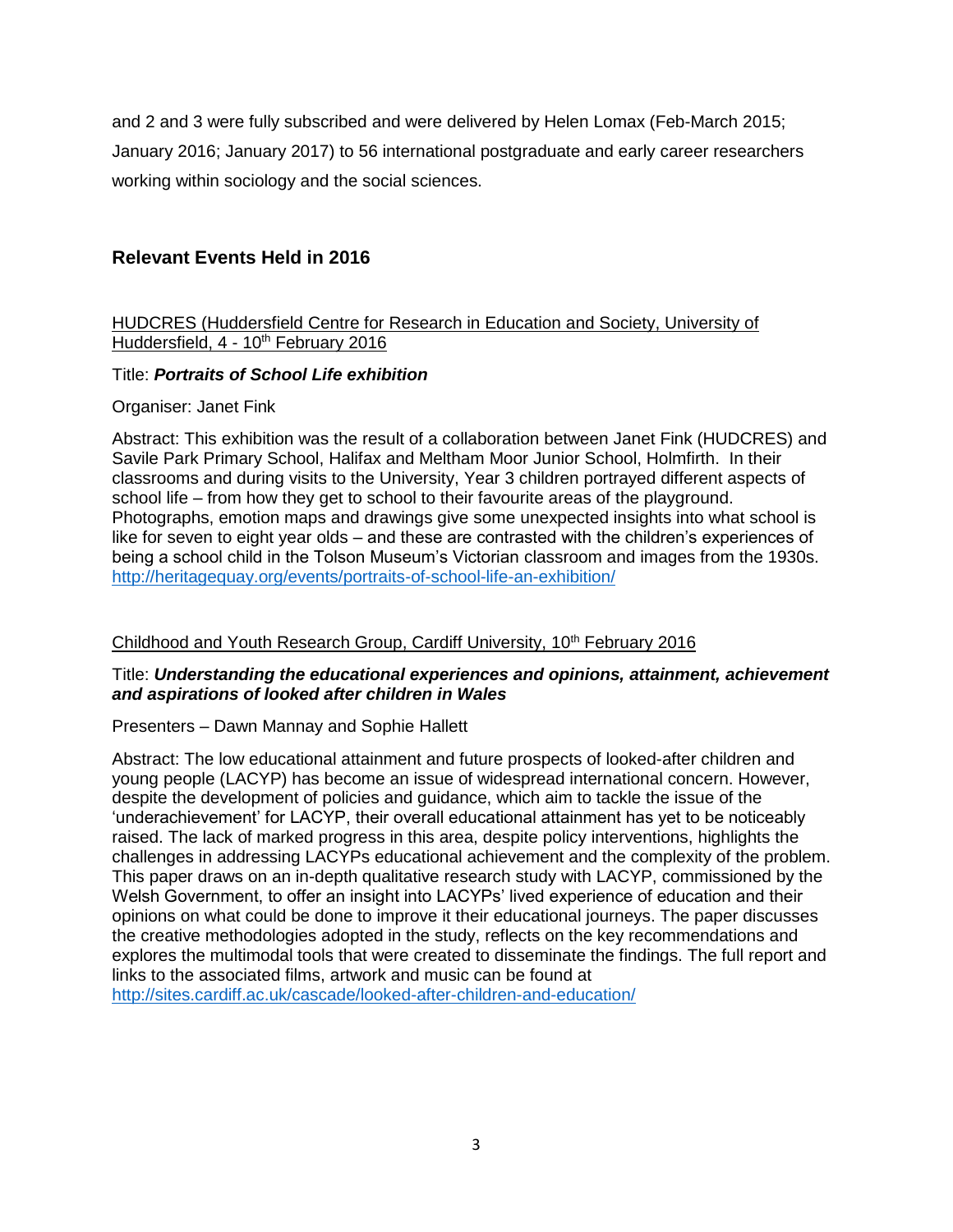Salons: Opera for the Unknown Woman, Millennium Centre, Cardiff, UK, 9 March 2016 and Lawrence Batley Theatre, Huddersfield, UK, 6 April 2016

# 1. Title: *Reflections on the Opera for the Unknown Woman*

Presenter – Dawn Mannay

# 2. Title: *The Unknown Woman: Past and Present Themes*

Presenter - Janet Fink

Abstract: In the lead up to the performances of Opera for the Unknown Woman this May and June, Fuel and Melanie Wilson will host salons in Cardiff, Coventry, Huddersfield and London. Salons, made popular in 17th and 18th century Europe, were informal spaces for social, literary and political discussion, often populated by women open to an exchange of ideas. We invite women and men to join a salon to gain insight into this special creative process, contribute to the conversation that will influence the production and meet new people over a free drink. Each salon will consider a different theme from climate change, contemporary opera and digital art to the fight for gender equality. We will hear from members of the creative team, scientists, academics, and you, as we explore how this science fiction, multi-media opera will create a call to action. [http://www.fueltheatre.com/projects/opera-for-the-unknown-woman-salons-a-series-of](http://www.fueltheatre.com/projects/opera-for-the-unknown-woman-salons-a-series-of-con)[con](http://www.fueltheatre.com/projects/opera-for-the-unknown-woman-salons-a-series-of-con)

Learning and Work Institute Conference - Supporting Looked After Young People and Care Leavers, University of South Wales, 17<sup>th</sup> March 2016

# Title: *Aspirations, Inspirations and Expectations: Exploring the Educational Experiences and Transitions of Looked After Young People and Care Leavers in Wales*

# Presenter – Dawn Mannay

Abstract: The low educational attainment and future prospects of looked-after children and young people (LACYP) has become an issue of widespread international concern. However, despite the development of policies and guidance, which aim to tackle the issue of the 'underachievement' for LACYP, their overall educational attainment has yet to be noticeably raised. The lack of marked progress in this area, despite policy interventions, highlights the challenges in addressing LACYPs educational achievement and the complexity of the problem. This paper draws on an in-depth qualitative research study with LACYP, commissioned by the Welsh Government, to offer an insight into LACYPs' lived experience of education and their opinions on what could be done to improve it their educational journeys. The paper discusses the creative methodologies adopted in the study, reflects on the key recommendations and explores the multimodal tools that were created to disseminate the findings. The full report and links to the associated films, artwork and music can be found at <http://sites.cardiff.ac.uk/cascade/looked-after-children-and-education/>

Qualitative Methodology Forum: Two Faces of Qualitative Inquiry: Theoretical and Applied Approaches, University of Bath, 23<sup>rd</sup> March 2016

Title: *Lights, camera, action: translating research findings into policy and practice impacts with music, film and artwork*

Presenters - Dawn Mannay and Sophie Hallett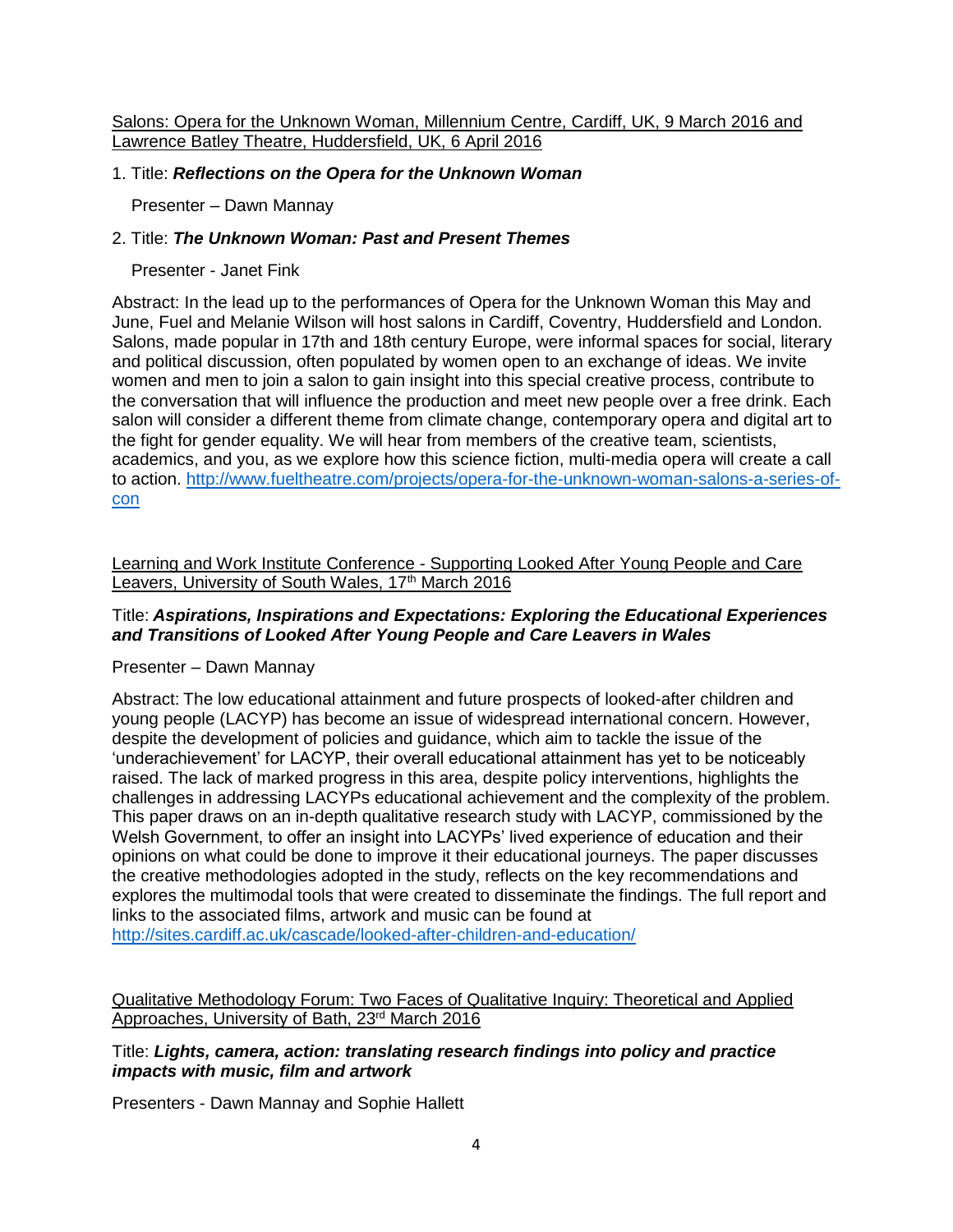Abstract: It is important to consider processes of ethical, yet impactful, dissemination that can communicate the depth of qualitative research findings to diverse audiences in ways that engender impact and have the opportunity to influence policy and practice. This paper reflects on a project commissioned by the Welsh Government titled Understanding the educational experiences and opinions, attainment, achievement and aspirations of looked after children in Wales. The study explored the current educational landscape for looked after children and young people and included innovative visual workshops and qualitative interviews to gain an insight into participant's everyday lives and experiences. The report offered a series of recommendations for policy makers and practitioners to enable best practice and improve educational outcomes. However, the style and length of the report format can limit the potential for impact and the paper argues that visual and aural mediums can be effective vehicles for accessing emotion and disseminating the power of participants' accounts; and ultimately engendering more impact. The project findings were translated into films, music and artwork and importantly these creative outputs were not simply a reflection of the content of the report, rather, the young people involved with some of these outputs took the central themes and came back with their interpretations and representations of these issues. In producing a set of powerful visual and musical accounts, the venture has offered an opportunity to express and communicate the accounts and ideas of children and young people; and, in doing so, it suggests an agenda for disseminating future academic research findings to policy makers, practitioners; and for raising public awareness around issues of social justice. The video of the presentation can be found at;

[https://uniofbath.cloud.panopto.eu/Panopto/Pages/Viewer.aspx?id=4abd6267-c73c-4e7d-a13a-](https://uniofbath.cloud.panopto.eu/Panopto/Pages/Viewer.aspx?id=4abd6267-c73c-4e7d-a13a-0282ea82042c)[0282ea82042c](https://uniofbath.cloud.panopto.eu/Panopto/Pages/Viewer.aspx?id=4abd6267-c73c-4e7d-a13a-0282ea82042c)

#### BSA Annual Conference, Aston University, 6th – 8th April 2016

### Title: *Surveillance and stigma during pregnancy and early motherhood: the changing experiences of mothers and grandmothers*

#### Presenters – Aimee Grant and Dawn Mannay

Abstract: Pregnancy and motherhood have come to be increasingly subjected to surveillance, by medical professionals, kin and also strangers. Rates of breastfeeding in developed countries vary significantly but research with mothers in countries with low breastfeeding rates has highlighted that public breastfeeding is difficult to navigate within existing constructs of acceptable femininity, due to the sexualisation of the breast in contemporary society. This paper draws on in-depth qualitative research with six mother/grandmother pairs, where the mothers' infants were aged under 25 months. Data production involved elicitation interviews around the everyday artefacts that participants presented to symbolise their experiences of motherhood and infant care. Participants who were new mothers described the ways in which their behaviours were monitored by those around them, including service-sector employees, friends, family and, to a lesser extent, health professionals. The intergenerational nature of the study allowed a focus on the ways in which surveillance of infant feeding, and mothering more generally, has changed over time, and grandmothers reported considerably lower levels of scrutiny. Drawing on Foucauldian concepts of surveillance, the paper examines the negotiation of acceptable motherhood in relation to the intrusive policing of lifestyle choices, consumption and infant feeding. The paper argues that the moral maze of surveyed motherhood acts to close down mothers' agency and situate them in a psychological impasse where ideas of choice and ownership become restricted.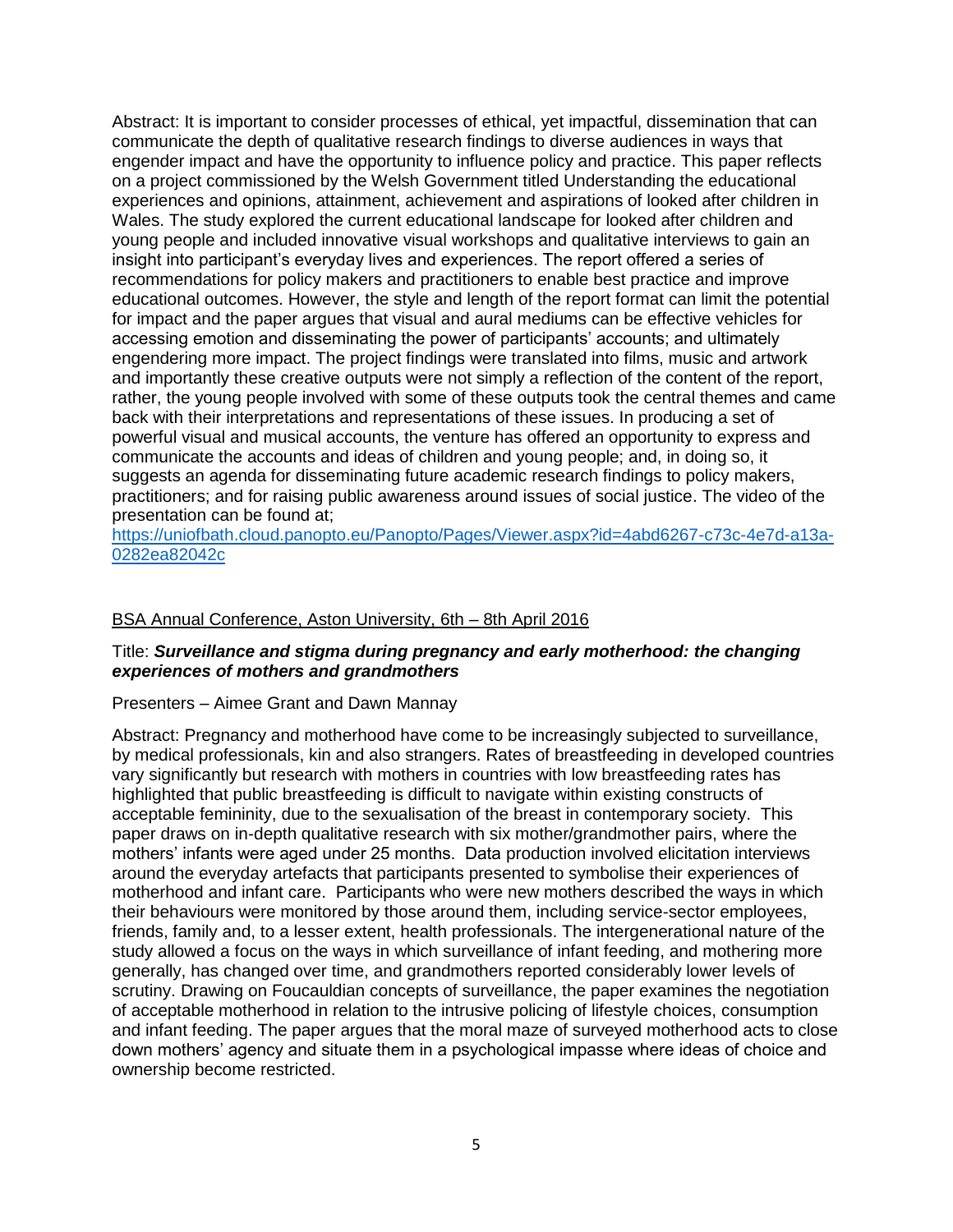### Title: *Child poverty in the cultural imaginary: digital photographs, dominant stereotypes and the media?*

Presenters – Helen Lomax and Janet Fink

Abstract: This paper will examine the nature and currency of digital images of child poverty in contemporary Britain and explore how particular stereotypes of, for example, blighted urban landscapes and 'broken families' have come to dominate depictions of disadvantage in online media reportage. Our argument is situated in a context of rising social inequality across Europe and increasingly punitive and derogatory discourses around poorer people's lives in the media. The aim of the paper, however, is to consider not only the significance of context for reading images of child poverty but also the value of different theoretical approaches for interrogating processes of interpretation and meaning making. In this we suggest how the language and method of social semiotics (Jewitt and Oyama, 2001) offer useful tools through which to articulate how images of child poverty might provoke particular readings. At the same time, we identify how images are always in internal dialogue with the texts in which they are embedded and in external dialogue with their times (Trachtenberg, 1989). By illustrating the insights to be gained by holding these two approaches in tension within analyses of 'found' images, the paper acts to extend an often neglected theoretical field in the sociology of childhood literature and to encourage more critical reflection on practices of image based research with children and young people.<http://www.britsoc.co.uk/events/bsa-annual-conference.aspx>

Creative Cardiff Research Network and the School of Social Sciences, Research Seminar & Book Launch, Cardiff University April 13<sup>th</sup> 2016

### Title: *Visual Research Methods – Working with Creatives*

Presenters: Dawn Mannay and Helen Lomax (and Professor Emma Renold; Dr Edward Gomez, Laura Sorvala, Dr Lisa El Refaie and Alida Payson)

Abstract: This interdisciplinary research seminar will include 10 minute presentations on three different projects, before offering the opportunity for questions and some discussion. The seminar will be followed by the launch of Dawn Mannay's book: Visual, Narrative and Creative Research Methods (Routledge, 2016), and wine and refreshments.

<http://sites.cardiff.ac.uk/events/view/visual-research-methods-working-with-creatives/>

# BISR Methods Lunch, Birkbeck, University of London, 19th April 2016

# Title: *Spaces Between Visibility and Invisibility: Employing Creative Methods of Re-Visualisation to Enable Ethical yet Influential Impacts*

### Presenter - Dawn Mannay

Abstract: Contemporary social science research is often concerned to engage with and promote particular forms of innovative data production, such as photo-elicitation, collaging, film or drawing. These visual artefacts can elicit new conversations, fight familiarity and enable a more nuanced account of participants' lives. Participants can also reclaim acceptable identities, and tell new stories, through creative methodologies and visual participatory productions. However, there are ethical tensions between 'giving voice' and maintaining confidentiality in relation to digital landscapes, occularcentric cultures, open access and time immemorial. Centralising the space between visibility and invisibility, the paper discusses how visual exposure can be both a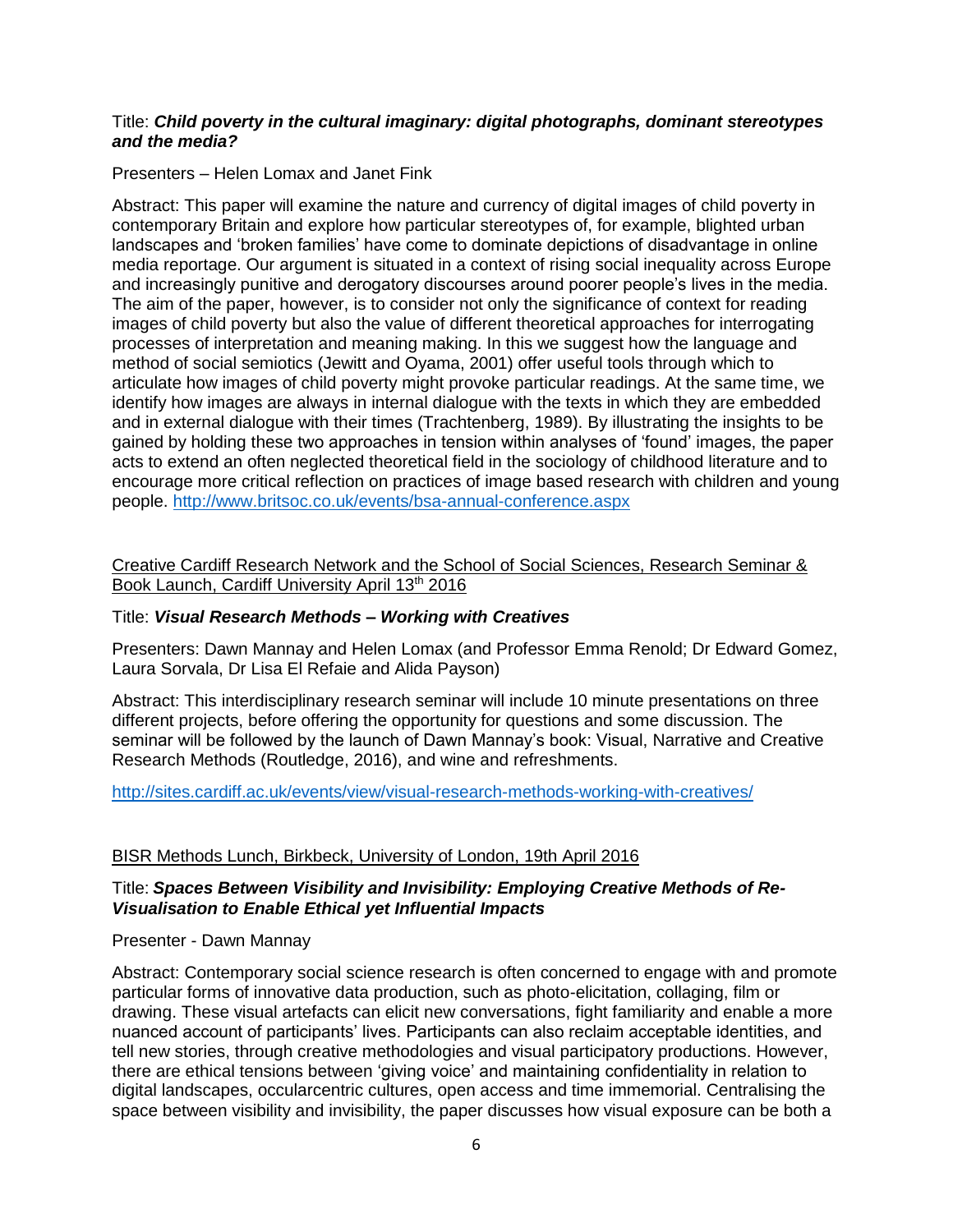tool of empowerment and a vehicle of disempowerment. Presenting examples of graphic art, poetry, film and music videos the paper considers how re-visualising research findings can contribute to ethical and impactful forms of dissemination. [http://www.bbk.ac.uk/bisr/events/bbk](http://www.bbk.ac.uk/bisr/events/bbk-local?uid=931dea8764464aeebbf783da6285dc1f)[local?uid=931dea8764464aeebbf783da6285dc1f](http://www.bbk.ac.uk/bisr/events/bbk-local?uid=931dea8764464aeebbf783da6285dc1f)

# Innovative Research Methods with Children and Young People, Cardiff University, 25th April 2016

# Title: *The Emotional Landscapes of School: Children's Journeys through Time and Space*  (Keynote Address)

Presenter - Janet Fink

# Title: *Sandboxing Workshop*

Presenter - Dawn Mannay [http://innovativeresearchmethods.eventbrite.co.uk](http://innovativeresearchmethods.eventbrite.co.uk/)

Abstract: - This workshop focuses on a visual data production approach developed drawing on 'the world technique' in which participants create three-dimensional scenes, pictures or abstract designs in a tray filled with sand and a range of miniature, realistic and fantasy, figures and everyday objects as part of a psychoanalytical therapy session. The workshop explores whether psychoanalytically informed techniques can be applied ethically and effectively as a research tool in qualitative inquiry with children and young people. The workshop will offer an opportunity for participants to create sandscenes with sandboxes and figures using 'the world technique'. In the workshop we will discuss experiences of sandboxing and the potentialities and difficulties of applying the technique in participatory forms of visual data production within the framework of qualitative research studies.

Qualitative Analysis Conference: Visual Research Methods and Visual Ethnographies. Brock University. St.Catharines, Ontario, Canada. May 11th to 13th, 2016

### Title: *Landscapes of invisibility, visibility and re-visualisation: employing creative methods of data production and dissemination to generate ethical impacts with marginalised communities*

Presenters - Dawn Mannay

Abstract: This paper explores the ways in which marginalised communities become embodied as both different and lacking in contemporary media representations. Drawing on four research studies based in Wales, UK, with participants in low-income areas and looked after children and young people, the paper considers how participants can reclaim acceptable identities, and tell new stories, through creative methodologies and visual participatory productions. The paper examines the ethical tensions between 'giving voice' and maintaining confidentiality in relation to digital landscapes, occularcentric cultures, open access and time immemorial. Centralising the space between visibility and invisibility, the paper discusses how visual exposure can be both a tool of empowerment and a vehicle of disempowerment. Presenting examples of graphic art, poetry, film and music videos the paper considers how re-visualising research findings can contribute to ethical and impactful forms of dissemination. <http://www.qualitatives.ca/>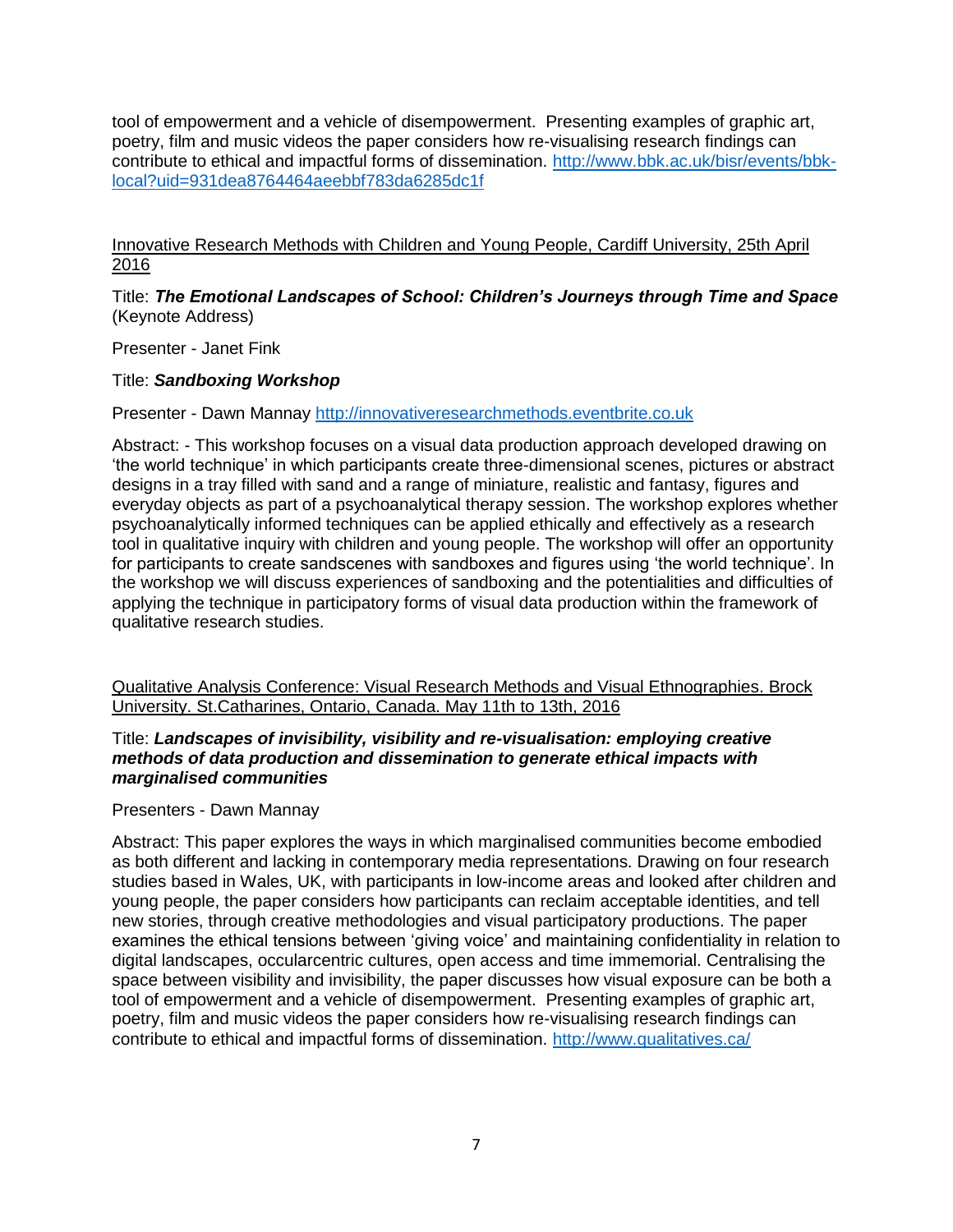# VII Conference on Childhood Studies, Turku, Finland, 6th – 8th June 2016

# Title: *Through a gendered lens*

# Presenters – Janet Fink and Helen Lomax

Abstract: Introduction and aims**:** Our paper considers the analytical challenges engendered by participatory research with children. Drawing on images created by and of children as part of research undertaken with them, the paper reflects on the dual challenges in making sense of children's everyday experiences as captured in children's visual research and the ethical and representational challenges that emerge in making these experiences visible.

Methods: The visual material considered in this paper originates from a series of creative participatory research projects undertaken in disadvantaged neighbourhoods in England during 2010-2013 involving 24 children as co-researchers. These studies, which produced over 1,000 digital photographs and two participatory films, capture the young peoples' experiences about what constitutes a good place to live (friendship and belonging, parks and green spaces) and what threatens this.

Findings: A key objective of each project was to enable young people to give voice to their everyday experiences whilst recognising, and being transparent about the challenges that this presents. This paper focuses on these challenges as we experienced them in the interpretation and dissemination of the visual outputs from the research and, more particularly, how we reconciled the different 'voices' which seek to give voice to images. As we explore, images of children generate strong reactions in audiences which may obscure the children's intentions. Here we suggest that an analytic approach which recognises, and makes visible, children as both agentic in creating a visual landscape of childhood and "knowing" in their engagement with the research and its audiences can help resolve these tensions.

Conclusions: In reading children's images as performative and their engagement as agentic it is possible to navigate the different interpretations on offer and, in so doing ensure that their voices remain at the heart of the research process and make visible their everyday lives, friendships and relationships.<http://agricola.utu.fi/ajankohtaista/cfp/index.php?ilmoitus=959>

# 2<sup>nd</sup> International Summer Workshop on Alternative Methods in Social Research, San Sebastian, 12th June, 2016

Paper title: 'Creative visual research: Methods, analytics and ethics' (key note)

Presenter: Helen Lomax

International Symposium: Childhood Studies. School of Education and Professional Development, University of Huddersfield, 20th -21st June 2016

Organiser - Janet Fink

# Title: *Engaging Children and Young People: Creative Methods and Research Ethics*

The aim of this Symposium is to encourage critical dialogue about the issues and questions posed by research that seeks to engage with the voices of children and young people and understand their everyday experiences. It brings together speakers from a range of disciplinary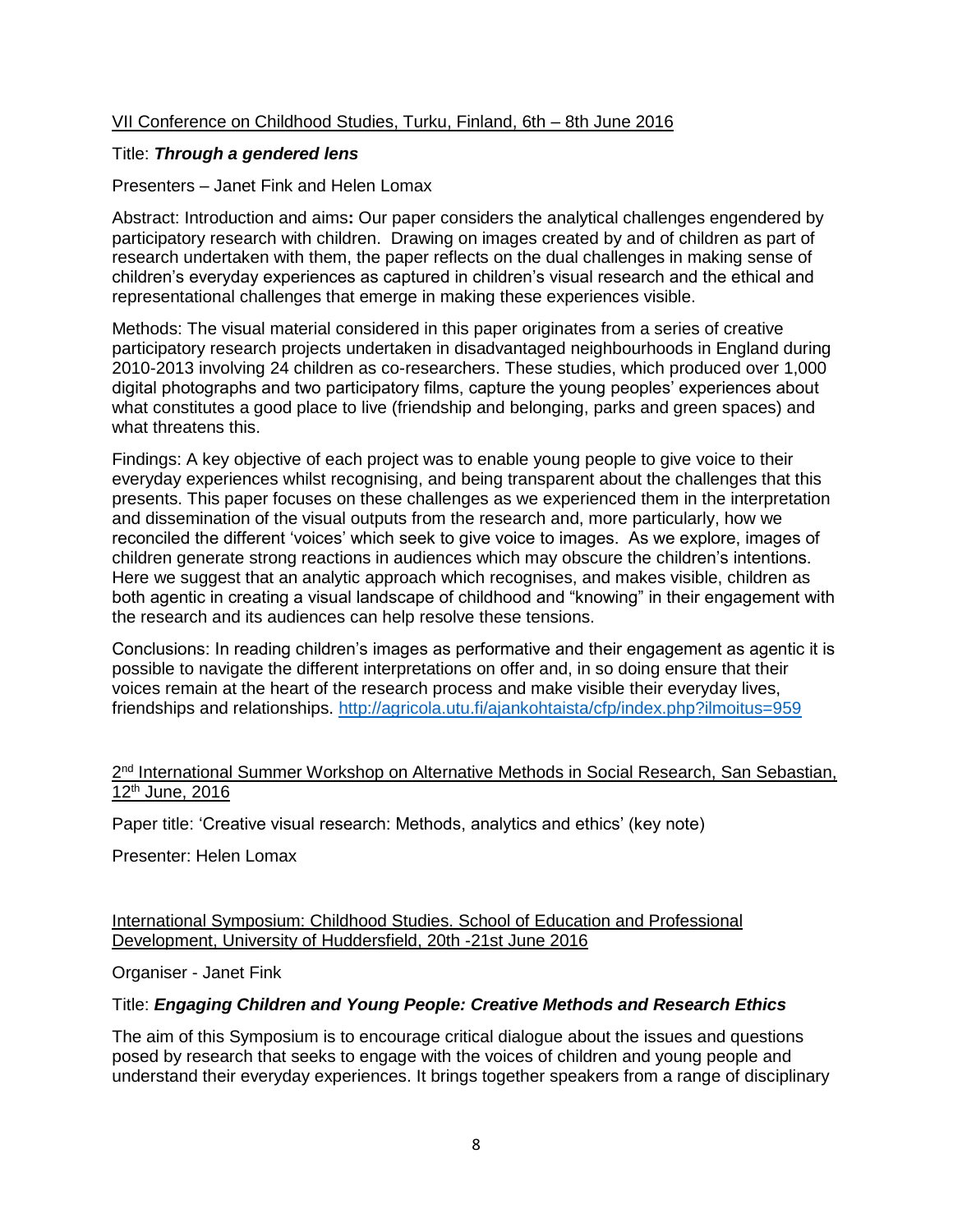and professional backgrounds who will draw upon their own work to consider the insights to be gained from different creative research methods and the ethical dilemmas these can generate.

Keynote speakers: Peter Kraftl (University of Birmingham, UK) and Anna Sparrman (Linköping University, Sweden)

Presenters: Dr Ruth Barley (Sheffield Hallam University, UK); Judith Hunter (University of Huddersfield, UK); Helen Lomax (University of Northampton, UK); April Mandrona (McGill University, Canada); Sarah Parsons (University of Southampton, UK); Barry Percy-Smith (University of Huddersfield; UK); Jim Reid (University of Huddersfield, UK); Dr Lisa Russell (University of Huddersfield, UK)

### Paper title: *Being seen or remaining out of view? Considering creative re-visualisation as an ethical practice in disseminating research*

### Presenter: Dawn Mannay

Abstract: This paper explores the ways in which marginalised communities become embodied as both different and lacking in contemporary media representations. Drawing on four research studies based in Wales, UK, with mothers and daughters in low-income areas and looked after children and young people, the paper considers how participants can reclaim acceptable identities, and tell new stories, through creative methodologies and visual participatory productions. The paper examines the ethical tensions between 'giving voice' and maintaining confidentiality in relation to digital landscapes, occularcentric cultures, open access and time immemorial. Centralising the space between visibility and invisibility, the paper discusses how visual exposure can be both a tool of empowerment and a vehicle of disempowerment. Presenting examples of graphic art, poetry, film and music videos the paper considers how revisualising research findings can contribute to ethical and impactful forms of dissemination.

### Workshop Title: *Sandboxing Workshop*

#### Presenter – Dawn Mannay

Abstract: This workshop focuses on a visual data production approach developed drawing on 'the world technique' in which participants create three-dimensional scenes, pictures or abstract designs in a tray filled with sand and a range of miniature, realistic and fantasy, figures and everyday objects as part of a psychoanalytical therapy session. The workshop explores whether psychoanalytically informed techniques can be applied ethically and effectively as a research tool in qualitative inquiry with children and young people. The workshop will offer an opportunity for participants to create sandscenes with sandboxes and figures using 'the world technique'. In the workshop we will discuss experiences of sandboxing and the potentialities and difficulties of applying the technique in participatory forms of visual data production within the framework of qualitative research studies.

### Festival of Social Science, Bath, 6<sup>th</sup> July 2016.

### Panel Title: *''Participatory visual methods: Ethical challenges in a digital age' 'Research for social justice: Moving ethics forward'*

Presenters - Helen Kara, Helen Lomax and Martin Tolich,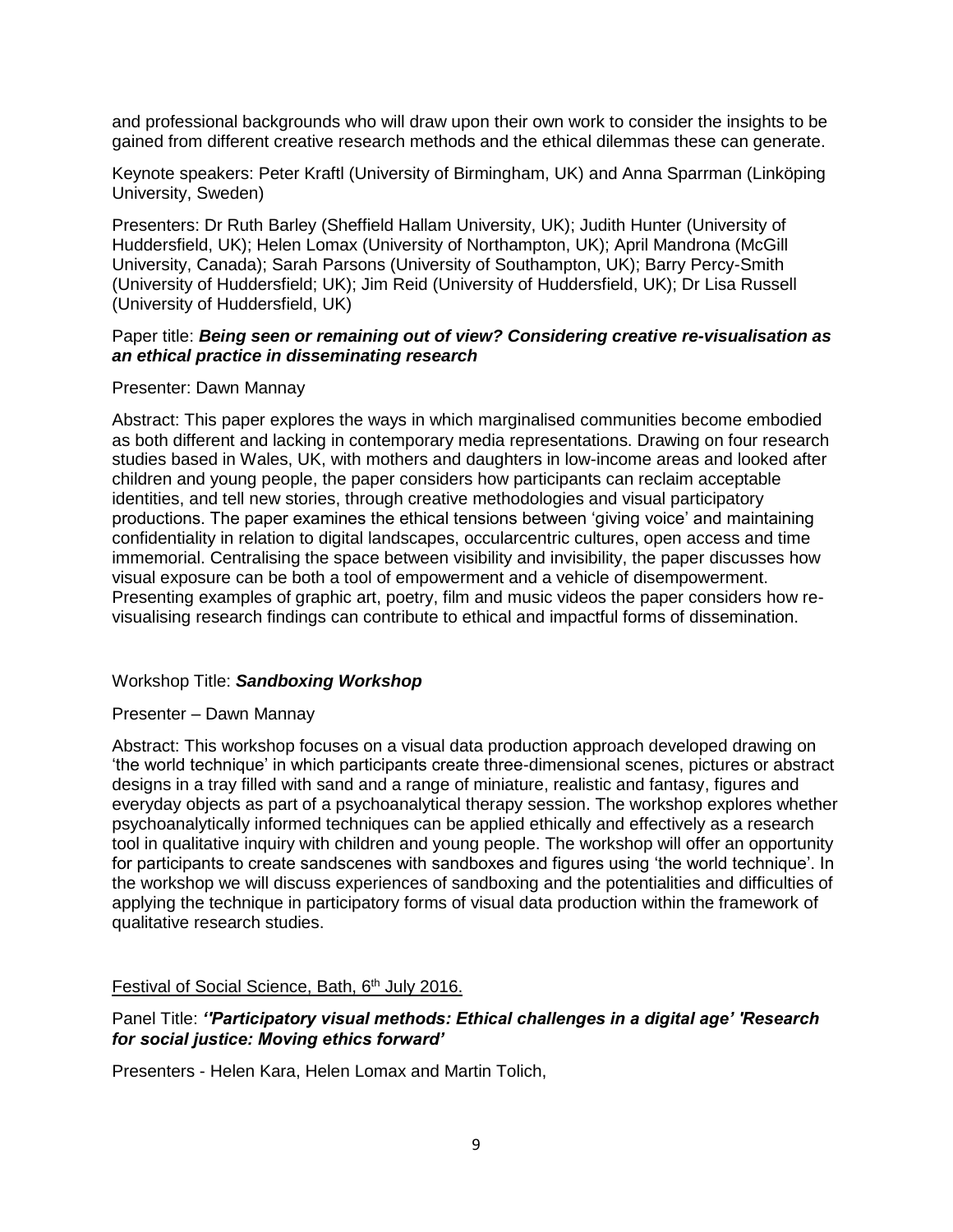Abstract: Ethical regulation of research has traditionally focused on participant wellbeing, data management, and reducing institutional risk. Also, most ethical review processes are only available to a sub-set of researchers based in some organisations. This session argues that research governance needs a more comprehensive and equitable approach, and that researchers need better education to help us act ethically throughout. We begin with an overview of research for social justice, consider work in New Zealand to make ethical review available for community-based researchers, and look at the wider ethical issues raised by participatory visual research.<http://www.ncrm.ac.uk/RMF2016/prog.php>

Annual Research Student Conference, The Centre for Research in Primary and Community Care, University of Hertfordshire, 15th July, 2016

Paper title: *Transforming health and wellbeing through methodological innovation* (Key note)

Presenter: Helen Lomax

# BERA Annual Conference: University of Leeds, 13<sup>th</sup> - 15<sup>th</sup> September, 2016

Symposium Title: Researching the lives of children and young people: challenges, insights and dynamics

# Paper title: *'My favourite place': mapping children's emotional interactions across the temporal and spatial landscapes of school*

Presenter - Janet Fink

Symposium abstract: This symposium is focused on the potential and challenges of different qualitative research methods for capturing the everyday experiences of children and young people alongside the views and interests of significant others in their lives, including friends, parents/carers and teachers. Drawing on four studies situated in different formal and informal educational contexts and undertaken with different constituencies of participants, the papers explore research scenarios in which issues of power, agency and respect coalesce around the question of 'voice' in the research process.

Childhood studies and the sociology of childhood literatures have firmly established that children are competent social actors with informed perspectives on their daily lives, at home, in school and across their wider social networks (Mayall, 2002). More particularly, work in the field of participatory research has often been framed by claims of empowerment, giving marginalised or silenced children a 'voice' in the research process and in the production of knowledge about their lived experiences. At the same time, there are growing calls within the childhood literature for further debate about whether participatory research can deliver all that it promises as well as for more discussion of the social dynamics that shape child-led data collection and analysis (Hunleth, 2011). Running across these strands of work, however, are also critical reflections about the possibilities of uncovering the 'authentic' voices of children (James, 2007) and the importance of understanding voice as a process. As Komulainen (2007) argues, voice is not an individual property but rather reflects the ambiguity and socialness of human communication and is imbued with the discourses, practices and contexts in which it is located. <https://www.bera.ac.uk/event/bera-conference-2016-2>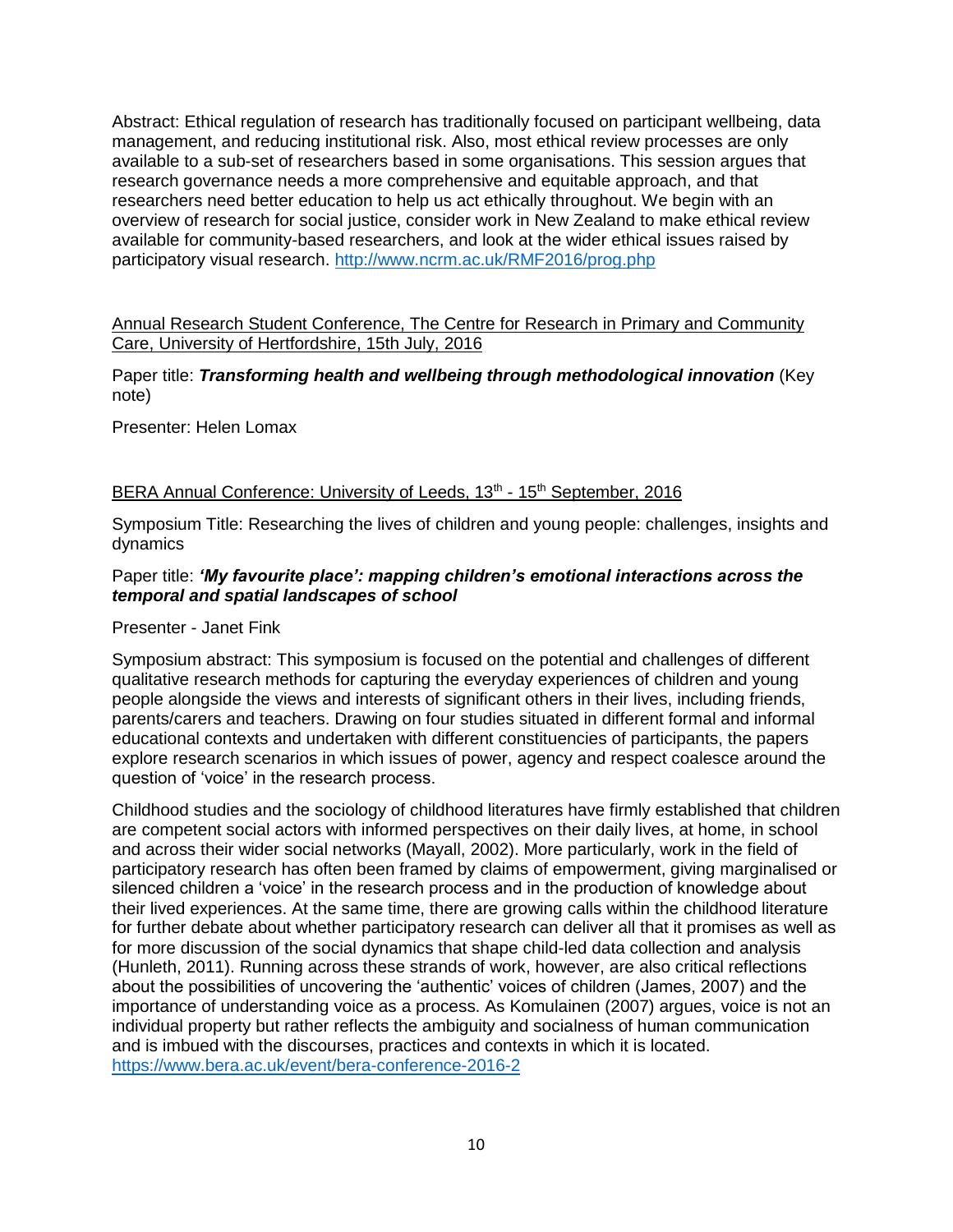# Enhanced Learning Together, *across* Higher Education Centre', Accrington, 16th September 2016

# Paper title: **Representations of Child Poverty in the Media**

Presenter – Janet Fink

Abstract: Images are regularly drawn upon in the 'fast and furious' style of reporting that is now such a feature of British online news media but an extremely small number of very particular photographs have come to dominate the portrayal of child poverty issues. This presentation considers what these images 'stand for' in media reports and how they are used to both reinforce and challenge understandings of disadvantage and deprivation.

### Evaluating the Outdoor Learning Experiences, Bute Park, Cardiff, 23rd September 2016

Professor Helen Lomax and Dr Dawn Mannay were keynote speakers at this was one-day event held at Bute Park Education Centre open to people from outdoor learning organisations, including those involved in environmental management. Participants were encouraged to consider theories behind evaluation methods and share their experiences of putting them into practice.

A link to the evaluation toolkit, which has been developed for practitioners by the Sustainable Places Research Institute and the School of Geography and Planning, Cardiff University can be found [here.](http://bit.ly/2cZM4EO)

### Paper Title: *Visual methods for researching the outdoors*

### Presenter - Helen Lomax

Abstract: Helen's presentation explored the value of creative participatory methods and drew on her research with children and families, in which participants used video, photography and drawing to explore their relationships with outdoor space. The paper considered what these methods add to understandings of children's (and adults) relationships with outdoor space (including community gardens and pocket parks) and how these spaces can enhance wellbeing.

### Paper Title: *Visual Methods and the Everyday Use of Space*

### Presenter - Dawn Mannay

Abstract: This presentation focuses on the value of visual methods for gaining an understanding of children and young people's use of space within the home and in their immediate locality. Reflecting on a project using collage, mapping and photoelicitation, the presentation explores what we can learn by applying visual techniques, and their limitations. There is also a consideration of what it means to live in a marginalised locale and how conceptions of particular places impact on how children and young people are seen, how they see themselves and how they negotiate space.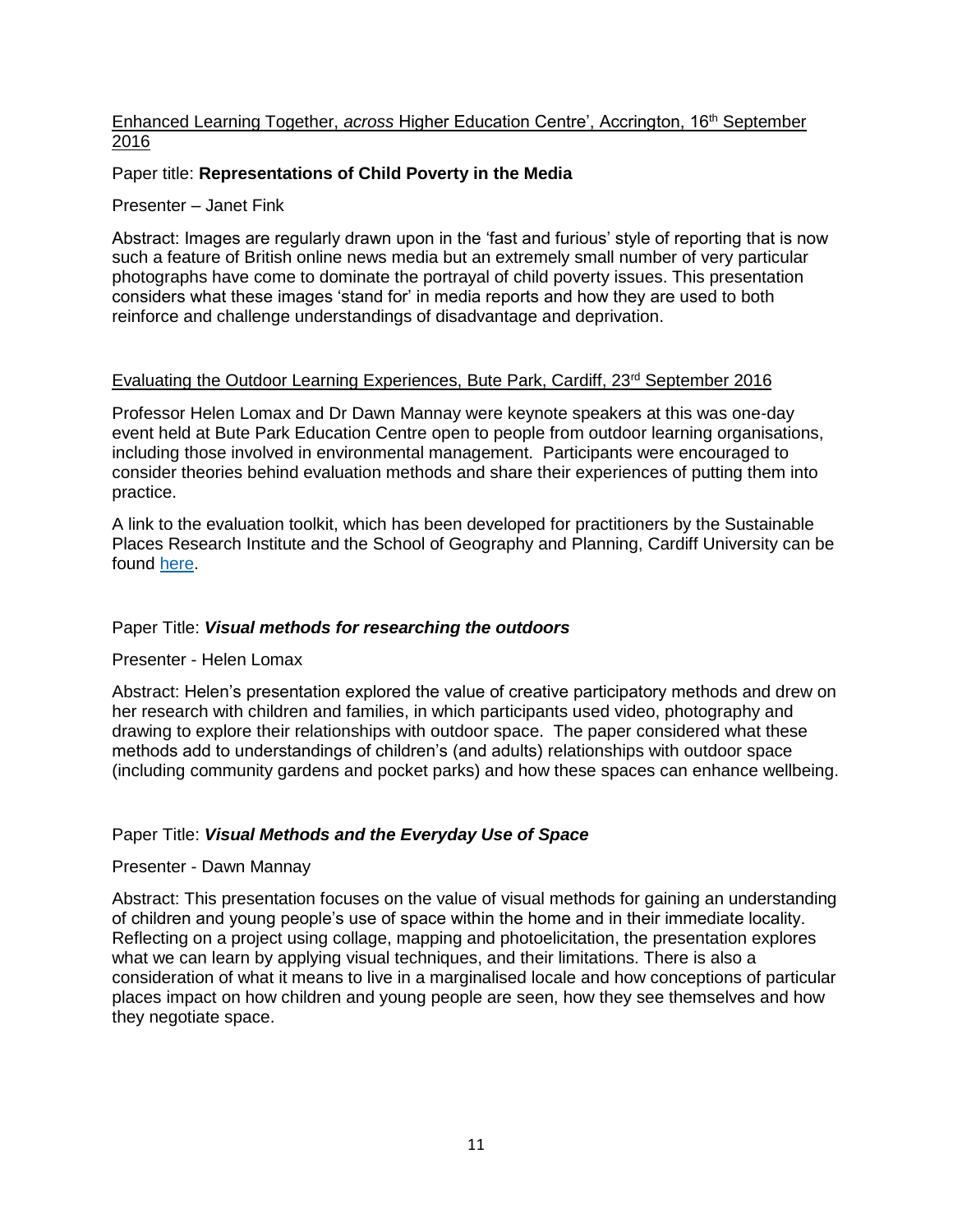# Visual Innovation: A Methods Workshop #Visual16, Staffordshire University, Tuesday 22 November 2016

### BSA Postgraduate Forum & Visual Methods Study Group

This event was co-hosted by the *BSA Postgraduate Forum and the BSA Visual Methods Study Group.* It offered a practical and exciting opportunity to see the generation, communication and dissemination of participatory and visual methods.

Sessions included:

**Using Space & Place:** Dr. Alastair Roy; Dr. Geraldine Brown;

**Creative Methods & Practice:** Prof. Rachel Thomson; Dr. Nicola Ingram; Dr. Melissa Butcher

**Innovative Communication & Dissemination**: Dan Silver; Assoc. Prof. Katy Vigurs;

**Workshop by** Prof. Helen Lomax; Dr. Dawn Mannay and Prof. Janet Fink

# Workshop title: *Participation in practice: Ethics, analysis and voice in creative visual research*

Presenters - Helen Lomax, Janet Fink and Dawn Mannay

Abstract: This workshop is informed by the emerging critique within the social sciences that some of what passes for participant involvement in participatory visual and creative research is limited to data collection and that research participants are much less likely to be involved in the generation of research questions, analysis and dissemination. Practical constraints are understood to include: lack of time and financial resources to fully involve participants in the research process as well as the demands of the academy for particular forms of REF-able output which may also limit the time and scope to engage participants in more creative methods of analysis and dissemination. There are, in addition, ethical, as well as theoretical and methodological challenges for including participant voice in the various stages of research. This workshop offers the opportunity to consider these participatory challenges and the implications for individual research practice. Delegates are encouraged to being an item (e.g. text, photograph or object) that illustrates one or more of these challenges. Small group activity will focus on personal experiences of 'participation in practice' and will be followed by facilitated discussion in which we share our own insights, drawn from multiple research projects with diverse research participants. This will include our reflections on what worked, what didn't and what we can learn from this. There will also be opportunities to share resources and invite responses and commentary from the other speakers. We suggest the need for attentiveness and planning from the earliest stages of the research as well as the importance of being vigilant to the challenges of working ethically and participatively as these emerge during the course of the research.

*The Family in Visual Culture* Seminar: Centre for the Study of the Body and Material Culture, Royal Holloway, University of London, 30<sup>th</sup> November, 2016

# Paper title: *Reflections from the Silver Screen: Family lives and family problems in postwar British cinema*

Presenter - Janet Fink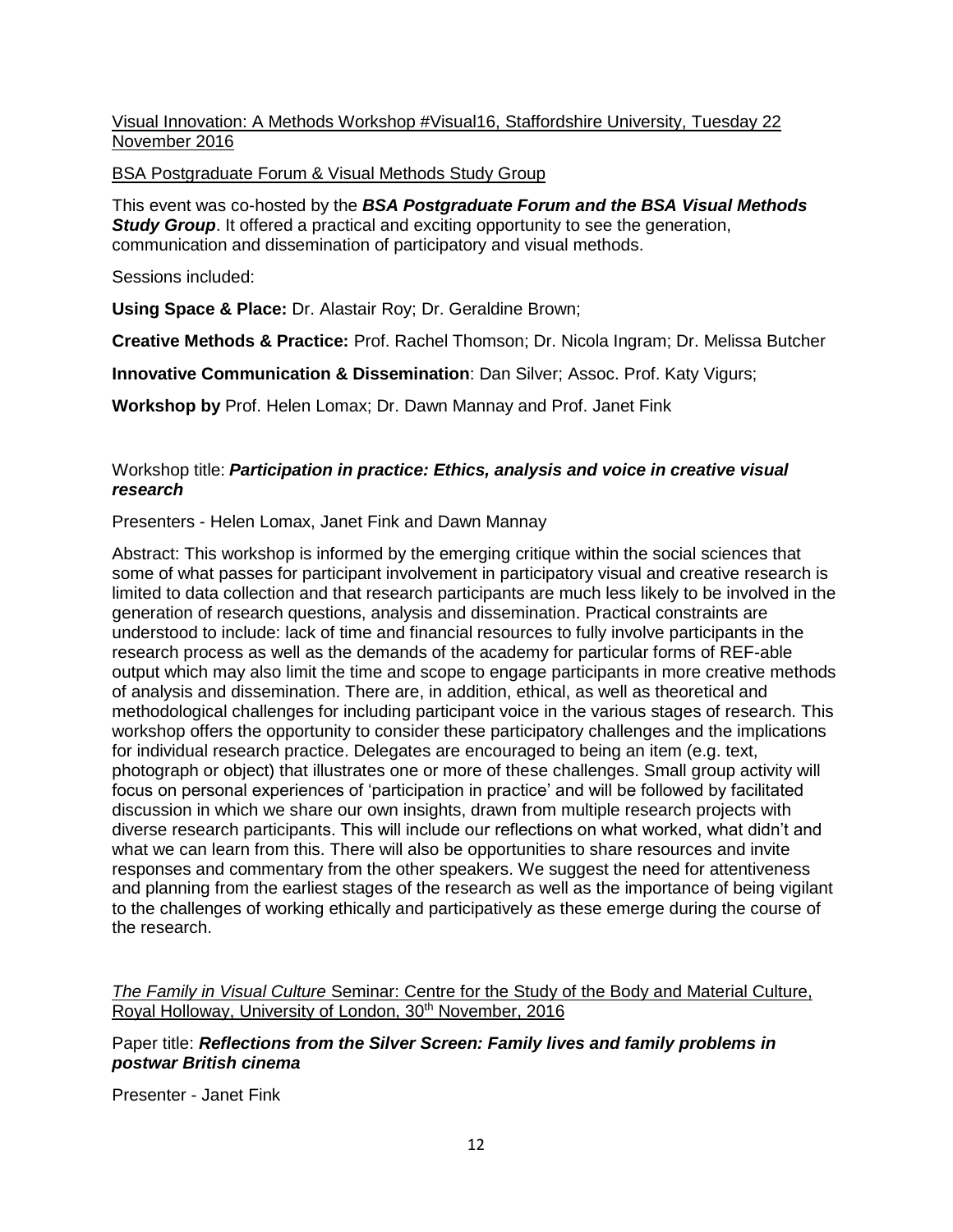Abstract: This paper takes as its focus the representation of family lives in post-war British feature films and, in particular, examines how the female body was used as a signifier of 'problems' facing the 'modern' family. It is organised around questions about the portrayal of women and their relationships with the home and wider society and how their bodies became saturated, in contradictory and shifting ways, with cultural referents to female sexuality and an idealized maternal womanhood. Situating the films in the demographic, economic and political contexts of their production and viewing, the paper argues that their narratives offer valuable insights into the articulation of concerns about changes in family formations and gender relations during the 1950s and 1960s and the extent to which these concerns were so frequently displaced onto women.

# The Australian Sociological Association Annual Conference 2016

# Paper Title: *Currencies of Cultural Capital: Visualising Working-Class Chinese Religion in Urban Singapore*

# Presenter – Terence Heng

Abstract: In recent years, the number of individuals professing to be "Taoist", or adhering to Chinese Religious beliefs in Singapore has fallen significantly. Some research has shown that many aspirational middle-class Chinese Singaporeans have been attracted to megachurches that promise social and economic mobility. The result is that those who wish to be seen as "successful" also see religion, and in particular Christianity, as an aesthetic marker of high cultural capital.

As such, those that continue to adhere to Chinese Religion disproportionately belong to the marginalised working-class. However, within these groups there continues to be an internal sense of hierarchy and cultural capital, particularly amongst tang-ki (spirit mediums) and their inner-circle of assistants.

This presentation takes a visual sociology approach to examining the ways in which cultural capital is established and maintained both within a circle of adherents, as well as with their wider group of casual devotees. Using visual case studies of various temple groups in Singapore, known as sintua, or spirit altars, I will look at how material arrangements and processes create a certain kind of currency amongst devotees that may not translate beyond their social boundaries, but nonetheless provide a sense of success within their religious social groups.

# TASA Urban Sociology Thematic Group Launch Symposium: Relationality in the Metropolis, 2<sup>nd</sup> December 2016

### Keynote Title: *Seeing Diaspora in the City: Visual Studes of Spiritualised Urban Spaces*

Terence Heng was the keynote speaker at the inaugural symposium to launch the Urban Sociology thematic group in The Australian Sociological Association. Held at the University of Melbourne, Terence spoke about his work in using visual methods to interrogate the lived spiritual spaces in urban Singapore, particularly social housing, industrial estates and forgotten cemeteries.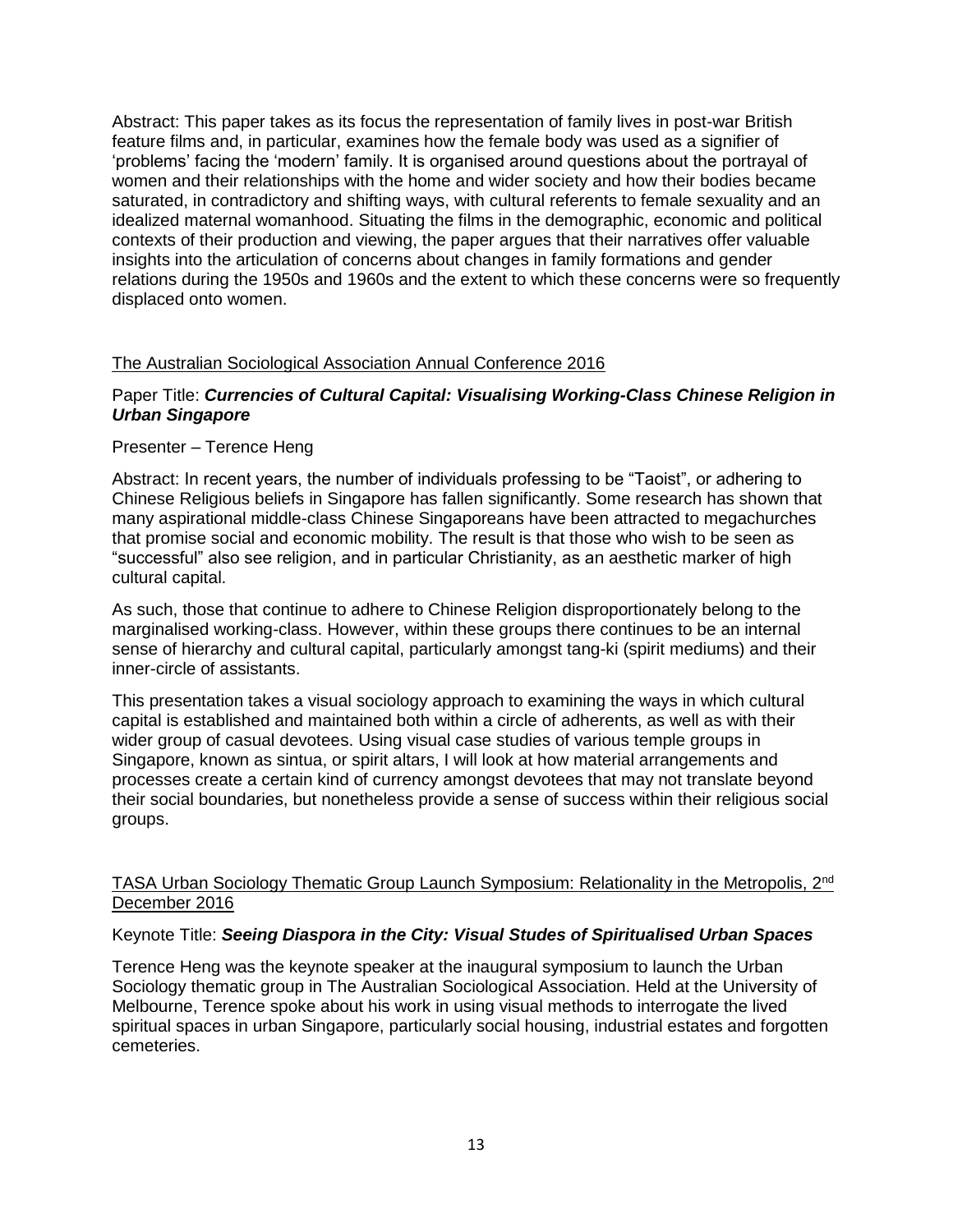# **Relevant Events Held in 2017**

# Exploring health and wellbeing in pregnancy and motherhood: Cardiff Story, The Old Library, 17<sup>th</sup> January 2017

# Paper title: *Pregnancy and Creativity: Employing Multimodal Methods to Explore Maternal Experiences*

Presenter - Dawn Mannay

Abstract: This paper explored the use of timelines, sandboxing, collage and artefacts drawing on four studies that worked with mothers in marginalised areas in south Wales to chart their everyday experiences of motherhood, infant feeding and public surveillance.

Qualitative Methods Forum, University of Bath, From the Established to the Novel: The Possibilities of Qualitative Research, 1<sup>st</sup> February 2017

# Paper title: *Public Peer Review: What happens when you ask young people to become the critics?*

# Presenter - Dawn Mannay

Abstract: This paper reflects on a novel approach to the review process where the traditional peer review was married with the perspectives, suggestions and corrections of young people. The project was a book 'Our Changing Land: Revisiting Gender, Class and Identity in Contemporary Wales', which presented research on education, politics and culture. It was important to move beyond the academic voice and open up the collection to young people, and funding was sought to develop a creative form or review and revision. Young people looked at the chapters and themes of the book and responded with their agreement, their challenges and their additions. Working with an artist, a photographer, songwriters and musicians, these critiques were represented with a visual image for each chapter, a music videos for each theme, and a concluding section of the book that reflected on these contributions. Importantly, the young people involved were not research participants but critics and collaborators. Each song dealt with topics that they felt were missing from the collection, and brought to life the issues of ethnicity and hybrid identities, body image and bullying, and political (dis)engagement. The photographs created and selected either supported the arguments of each chapter or challenged their findings and brought new perspectives. The paper argues that traditional peer review is useful but that if we work creatively it is possible to move outside of the ivory tower and to engage with communities in creative ways to refine, relocate and redress the focus of our qualitative inquiries; and consider whose voice is being spoken and whose voice is heard. The intersections of novel and established methods does not make the traditional obsolete, however, arguably it helps to reframe our work and take us in new directions.

# **Relevant Publications**

Fink, J. and Lomax, H. 2016. Sharing images, spoiling meanings? Class, gender and ethics in visual research with girls (Special Issue: 'Ethical Practice and the Study of Girlhood') *[Girlhood](http://www.berghahnjournals.com/view/journals/girlhood-studies/girlhood-studies-overview.xml)  [Studies,](http://www.berghahnjournals.com/view/journals/girlhood-studies/girlhood-studies-overview.xml) 9 (3): 20-36.*

Fink, J. and Tinkler, P. 2017.Teetering on the edge: portraits of innocence, risk and young female sexualities in 1950s' and 1960s' British cinema. Special Issue: Revisioning the History of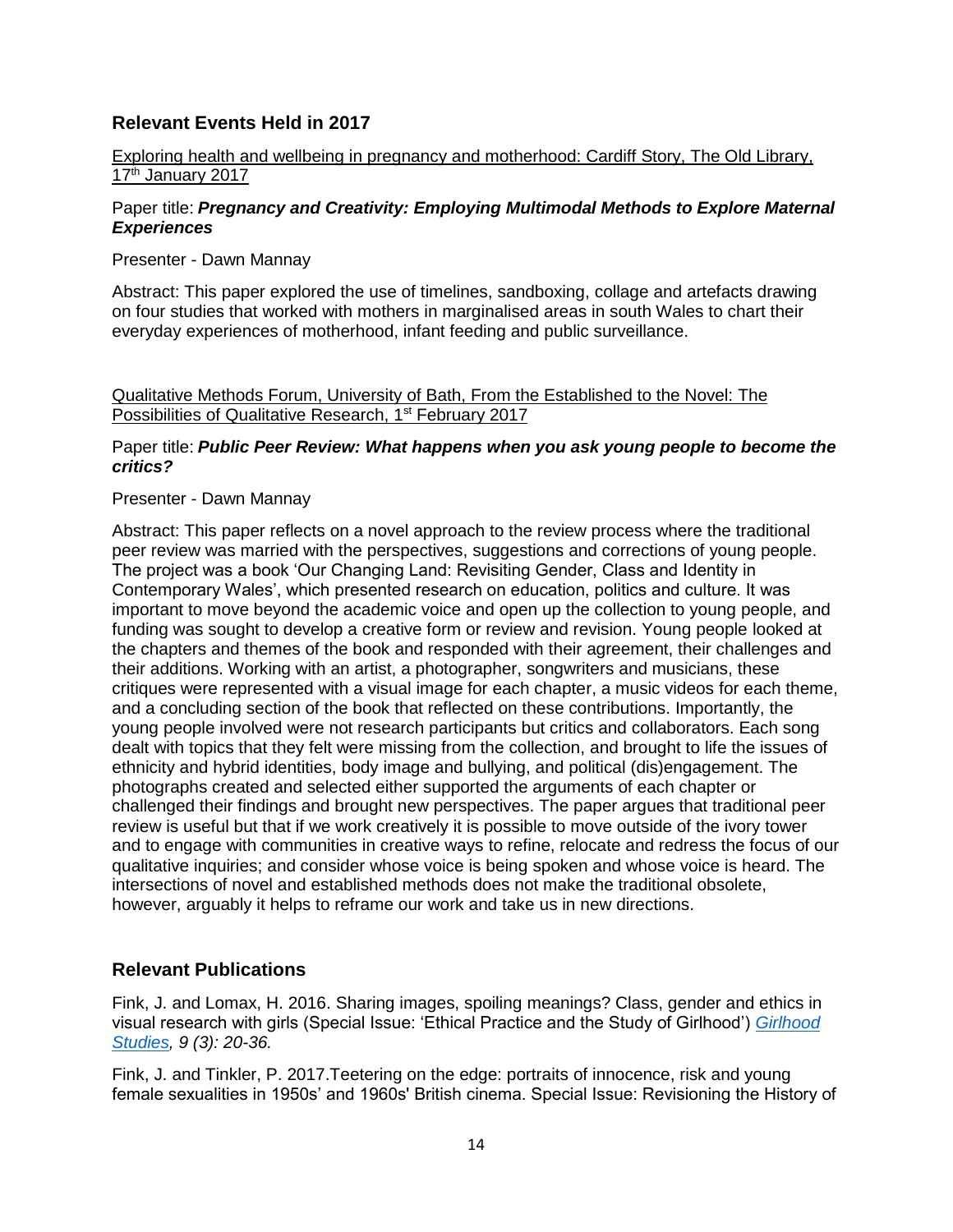Girls and Women in Britain in the Long 1950s. *Women's History Review.*  DOI:10.1080/09612025.2015.1123021

Grant, A., Mannay, D. and Marzella, R. (2017 - in press) 'People try and police your behaviour': the impact of surveillance on mothers' and grandmothers' perceptions and experiences of infant feeding. *Families, Relationships and Societies*.

Lomax, H (in press) *Participatory visual methods for understanding children's lives in marginalized neighbourhoods*. Sage Case Studies (Sociology).

Lomax, H. 2015. Seen and heard? Ethics and agency in participatory visual research with children, young people and families, *Families, Relationships and Societies* 4 (3), pp. 493-502.

Gabb, J. and Fink, J. [Telling moments and everyday experience: mixed methods research on](http://eprints.hud.ac.uk/24323)  [couple relationships and everyday lives.](http://eprints.hud.ac.uk/24323) *Sociology* 49 (5), pp. 970-987.

Heng, T. 2016. *Visual methods in the field: Photography for the social sciences*. Routledge: London

Heng, T. 2016 Making "unofficial" sacred space: Spirit mediums and house temples in Singapore. *Geographical Review* 106 (2), pp. 215-234

Heng, T. and Hui, Y.F. 2015. Diaspora after death: A visual essay of Bukit Brown Cemetery in Singapore, *ISA E-Symposium*, 5 (3)

Heng, T. 2015. An Appropriation of Ashes: Transient Aesthetic Markers and Temporal Place-Making as Acts of Ethnic Identity Subversion, The Sociological Review, 63 (1), 57-78

Heng, T. 2015. New forms of colonial gazing in Singaporean Chinese Wedding Photography, in Koh, Adeline and Balasingamchow, Yu-Mei (eds), *Women and the Politics of Representation in Southeast Asia: Engendering discourse in Singapore and Malaysia*. Routledge: London

Mannay, D. 2016. *Visual, narrative and creative research methods: application, reflection and ethics*. Abingdon: Routledge.

Mannay, D. 2016. The politics of visibility, voice and anonymity: ethically disseminating visual research findings without the pictures. In: Warr, D. et al. eds. *Ethics and Visual Research Methods: Theory, Methodology and Practice*. London: Palgrave Macmillan.

Mannay, D. 2016. To understand what young people think, speak their language. *The Conversation*. 6th September 2016. [https://theconversation.com/to-understand-what-young](https://theconversation.com/to-understand-what-young-people-think-speak-their-language-63556)[people-think-speak-their-language-63556](https://theconversation.com/to-understand-what-young-people-think-speak-their-language-63556)

Mannay, D. 2016. Challenging perceptions: Reimaging the lives of marginalised communities and being seen and heard. *BSA Postgraduate Forum*. [https://bsapgforum.wordpress.com/2016/11/21/dr-dawn-mannay-challenging-perceptions](https://bsapgforum.wordpress.com/2016/11/21/dr-dawn-mannay-challenging-perceptions-reimaging-the-lives-of-marginalised-communities-and-being-seen-and-heard/)[reimaging-the-lives-of-marginalised-communities-and-being-seen-and-heard/](https://bsapgforum.wordpress.com/2016/11/21/dr-dawn-mannay-challenging-perceptions-reimaging-the-lives-of-marginalised-communities-and-being-seen-and-heard/)

Mannay, D. and Creaghan, J. 2016. Similarity and familiarity: reflections on indigenous ethnography with mothers, daughters and school teachers on the margins of contemporary Wales. In: Ward, M. ed. *Gender, Power and Subjectivity: Reflections on Research Relationships in the Field. Studies in Qualitative Methods* Bingley: Emerald, pp. 85-103

Mannay, D. 2015. Making the visual invisible: exploring creative forms of dissemination that respect anonymity but retain impact. *Visual Methodologies* 3(2), pp. 68-76.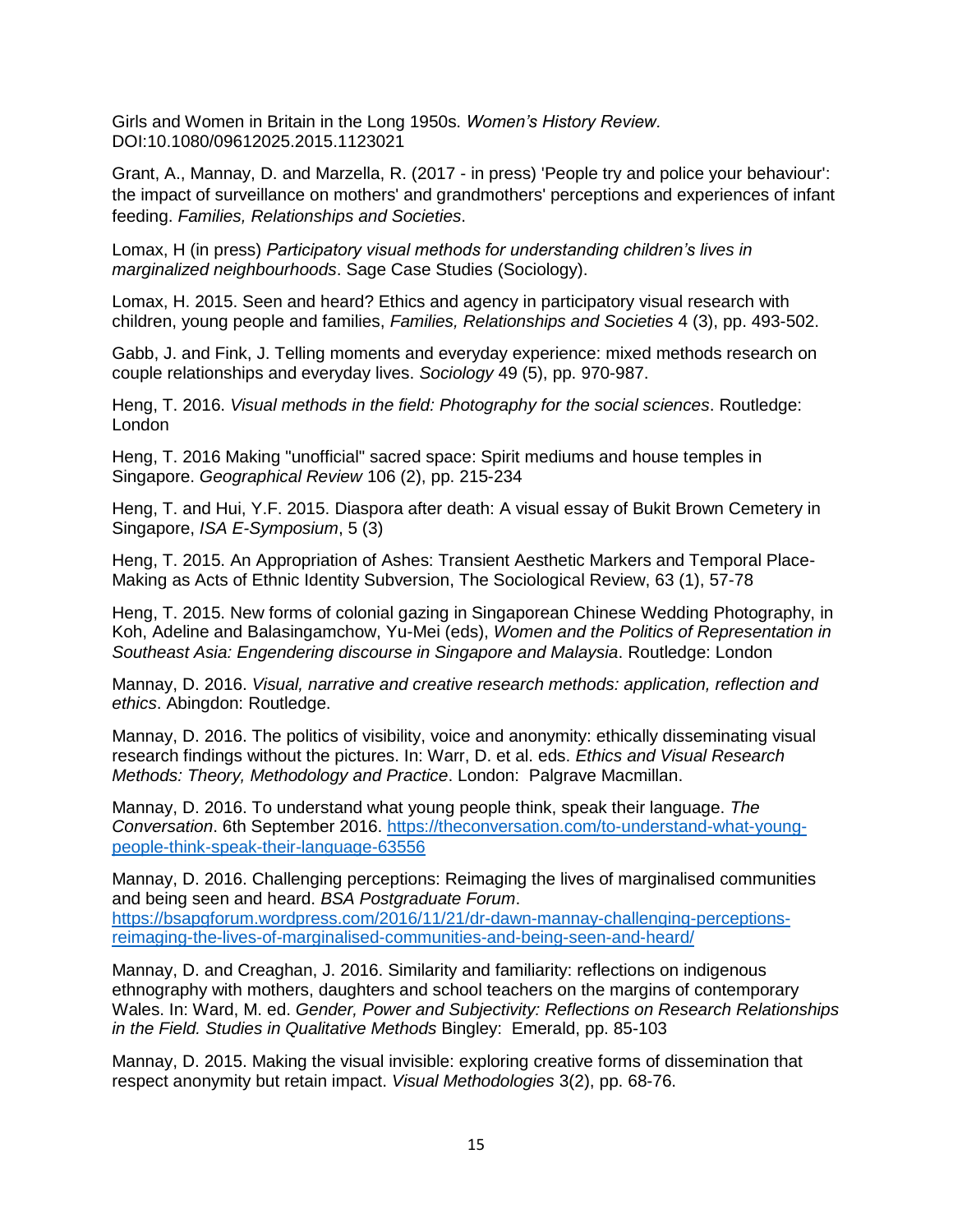Mannay, D., Staples, E., Hallett, S., Roberts, L., Rees, A., Evans, R. and Andrews, D. 2015. *Understanding the educational experiences and opinions, attainment, achievement and aspirations of looked after children in Wales*. Cardiff: Welsh Government.

Mannay, D. and Morgan, D. 2015. [Guest Editorial] Introduction: Employing visual methods in exploring family, community and personal relationships. *Families, Relationships and Societies* 4 (3), pp. 481-482.

Mannay, D. 2015. Myths, monsters and legends: negotiating an acceptable working class femininity in a marginalised and demonised Welsh locale. In: Cree, V. E., Clapton, G. and Smith, M. eds*. Revisiting Moral Panics. Moral Panics in Theory and Practice* Bristol: Policy Press, pp. 19-29.

Mannay, D. and Morgan, M. 2015. Doing ethnography or applying a qualitative technique?: Reflections from the 'waiting field'. *Qualitative Research* 15(2), pp. 166-182.

Mannay, D. and Edwards, V. 2015. Visual methods and the World Technique: the importance of the elicitation interview in understanding non-traditional students' journeys through university [*SAGE Research Methods online*]. SAGE Publications. Available at: <http://dx.doi.org/10.4135/9781473938076>

# **Relevant Forthcoming Events – Confirmed**

'Creative visual methods in the field' 'Researching Inclusively', School of Education, University of Girona, Spain. February 20<sup>th</sup>

Presenter – Helen Lomax

BSA Annual Conference, Recovering the Social: Personal Troubles and Public Issues, University of Manchester, 4th – 6th April 2017

BSA Panel event- Anna Tarrant and Michael R.M Ward - Families and Relationships Stream

*Marginalised masculinities and the possibilities of care across the life course*

Paper Title: *Researching marginalised femininities: Why is it important to listen to men's voices?*

Presenter – Dawn Mannay

Abstract: This paper draws on a range of studies, mainly conducted with women and girls in marginalised locales in south Wales. However, shifting the focus from femininities, the paper reflects on instances where men have directly contributed to the research, critiqued the findings or created a voice for themselves in other ways - and considers what they said. There is an exploration of how men position themselves as fathers and carers, their thoughts on the domestic sphere and their interaction or lack of engagement with local services. Within these discussions, masculinities are considered in relation to age, social class and the stigma of place. The paper thinks through representations of working class life, how these position men and how they both view and reposition themselves in relation to these competing discourses.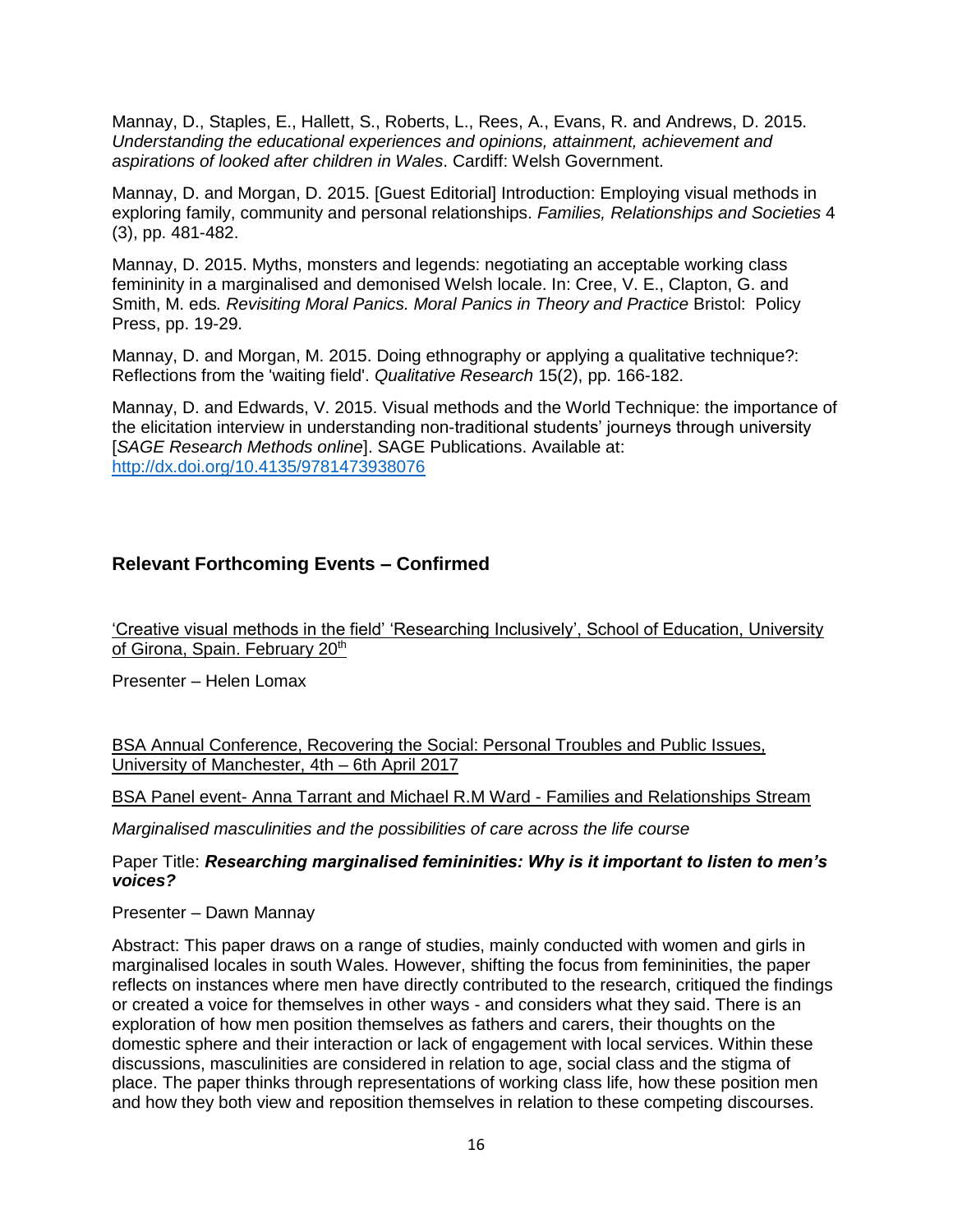Although, gaining an understanding of women's everyday lives does not necessitate a focus on the men in their communities, the paper argues that these new directions of focus allowed new insights, complicated the data and challenged my interpretations and academic outputs.

### Methodological Innovations Stream

# Paper Title: *Qualitative interviews as a collaborative space: lessons from visual research methods to encourage a more participatory approach*

### Presenters – Aimee Grant and Dawn Mannay

The use of visual methods in qualitative research has been of considerable interest in recent years. One factor involved in the move towards the wider use of the visual is an attempt to reduce researcher power and control in the interview context. However, introducing visual techniques does not necessarily facilitate more equal power relations. In this paper we describe our experiences of undertaking research with pregnant women and new mothers using a range of visual and creative approaches, including timelines, emotion stickers, collage and sandboxing. The use of visual methods enabled participants to lead in interview conversations and changed the power relations in these studies; but the individual preferences of participants and the role of the researcher altered the dynamics of each encounter. In particular, the presentation focuses on activities that were undertaken collaboratively, with both researchers and participants using creative techniques to illustrate and share their maternal experiences. Through our reflexive account, we discuss the practicalities of these creative and collaborative processes and the ways in which they shaped the data produced and enabled differential relationships in the fieldwork.

### Methodological Innovations Stream

# Paper title: *In the public eye: Children's images, experiences and identities in visual culture*

### Presenters – Janet Fink and Helen Lomax

Abstract: This paper takes as its starting point the proliferation of images of children on social media, focusing on growing concerns in Britain about contemporary practices of posting family photographs on sites such as Facebook, Instagram and Twitter and the implications of a child's life being visually recorded in this way. It is estimated that, for example, some parents will have posted over 1,000 photographs online by a child's 5th birthday but, at the same time, little is known about how children experience having a visual online identity created and curated for them (Ammari et al, 2015). However to interrogate notions that children are passive recipients of such visual identities, we reflect on two forms of visual data. The first are press photographs of us as children, through which we illustrate how they were created by adults to visually frame our respective childhoods in and for 'the public eye' but also how we can use them to read our own identities as working-class girls. We then examine a selection of iconic images from The Guardian's 'That's Me in the Picture' series to consider how these images are understood by the children featured as records of exceptional or mundane aspects of their childhood and as opportunities to celebrate or commemorate their sense of self, then and now. The paper thus seeks to trace how, when the child's voice is brought into the analytical frame, images of childhood in the public domain can be understood as more than presentations of children by adults.

Paper Title: *Creative Photography and Social Research: Visualising the Senses*

Presenters – Terence Heng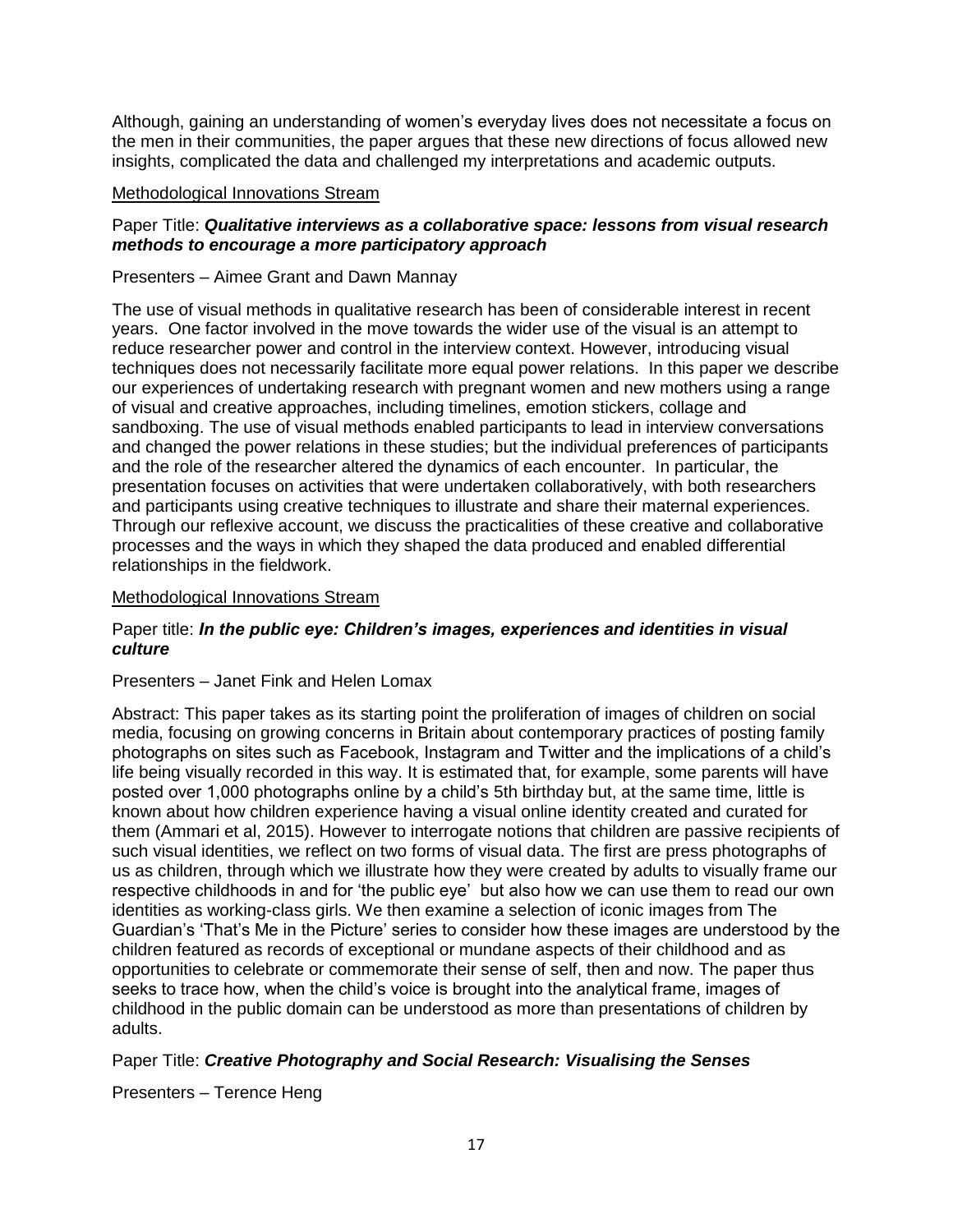Photographs presented in social science research are overwhelmingly mundane – they purport to expose emotions, interactions and values that even thick description cannot do, but when presented in journals and books, are often relegated to being descriptive illustrations. Those that do express a deeper ethnographic value are still treated as addendums to text. How do we deliberately move away from these descriptive archetypes? This paper explores the methodological possibilities of the intersection of creative practice paired with a sociological imagination, and how abstract photography, defined here as photographs whose primary purpose is not to describe or illustrate, but to surprise and evoke the sensorial experiences of the photographer to the reader, can be used to transmit and communicate the sensual textures of participant observation.

# 35th Annual Meeting of the International Visual Sociology Association 2017, Montreal, Canada, June 19 - 22, 2017

# Paper title: *Reframing the stigma of the 'looked after' label: working with care experienced young people to re-represent their everyday experiences through art, music and film*

# Presenter - Dawn Mannay

Abstract: Regardless of advancement in the theorization and empirical substantiation of the reasons for marginalised young people's poorer educational outcomes, it remains apparent that these explanations often omit the lived experiences of young people themselves. Drawing on a study commissioned by the Welsh Government, this paper reflects on how the assignment of the 'looked-after' subject position impacts on the everyday lives of young people in care. These experiential accounts were facilitated by creative visual activities, including sandboxing and emotion mapping, which allowed participants to reflect in detail on the micro interactions of their schooled lives. This allowed space for thinking through their subjective, mundane, but important, experiences that operate alongside, and interact with, more structural changes. Focusing on the common place, ordinary and routine aspects of school life, centralised the ways in which subject positions are made and remade, and their educational impacts. In attempting to challenge the stigma of the 'looked after' label the findings of the project were translated into graphic art, music and film to reframe and represent young people's perspectives. The paper discusses the associated techniques of data production, reflects on the key findings, and shares some of the creative outputs.

### Fifth International Visual Methods Conference, Singapore, 16-18 August 2017

### Convener – Terence Heng

The International Visual Methods Conference (IVMC) is an interdisciplinary conference bringing visual scholars and practitioners together. Held every two years and for the first time in Asia in 2017, the IVMC seeks to foster greater dialogue in the area of visual methods, in both theoretical and practical aspects. This 5th instalment of the International Visual Methods Conference, we seek papers, presentations and performances that critically examine the city through visual methods. However, we also welcome proposals for topics not directly related to urban life, but nonetheless encompass visual methods.

[http://www.visualmethods.info](http://www.visualmethods.info/)